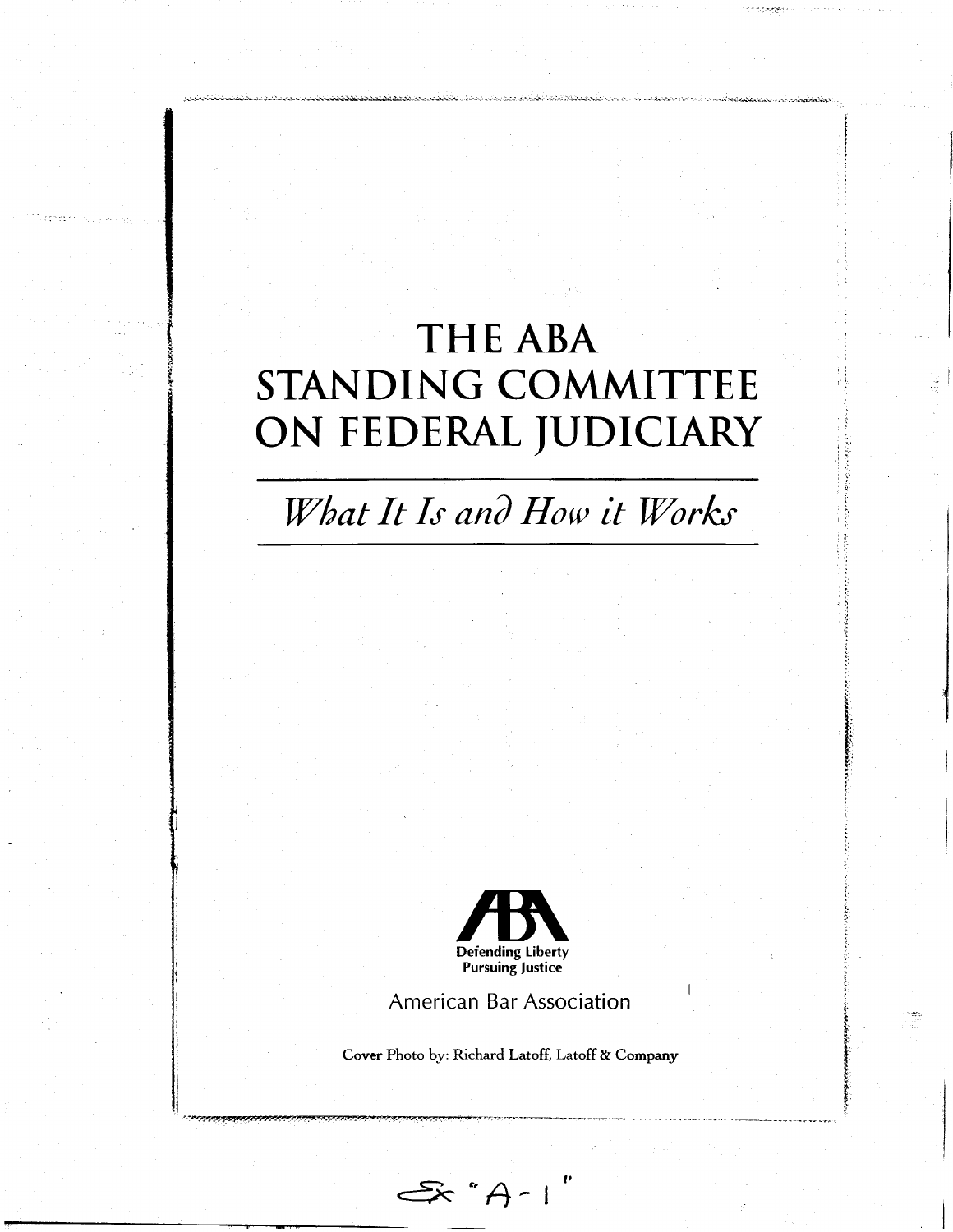## I. APPOINTMENTS TO FEDERAL COURTS<br>OTHER THAN THE SUPREME COURT

Under ordinary circumstances, the Committee reports on candidates for approximately sixty vacancies on the federal courts each year. Following the periodic enactment of omnibus judgeship bills creating new judicial positions, this number has exceeded one hundred.

## A. Evaluation Criteria

"%.r

The Committee's evaluation of nominees to these courts is directed solely to professional qualifications: integrity, professional competence and judicial temperament.

Integrity is self-defining. The nominee's character and general reputation in the legal community are investigated, as are his or her industry and diligence.

Professional competence encompasses such qualities as intellectual capacity, judgment, writing and analytical ability, knowledge of the law and breadth of professional experience.<br>The Committee believes that ordinarily a n

bench should have been admitted to the bar for at least twelve years<br>and should have been engaged in the practice of law. In evaluating the<br>experience of a nominee, the Committee recognizes that opportunities<br>for advanceme

-a,i.-r.:. - \_, \_ : -.i